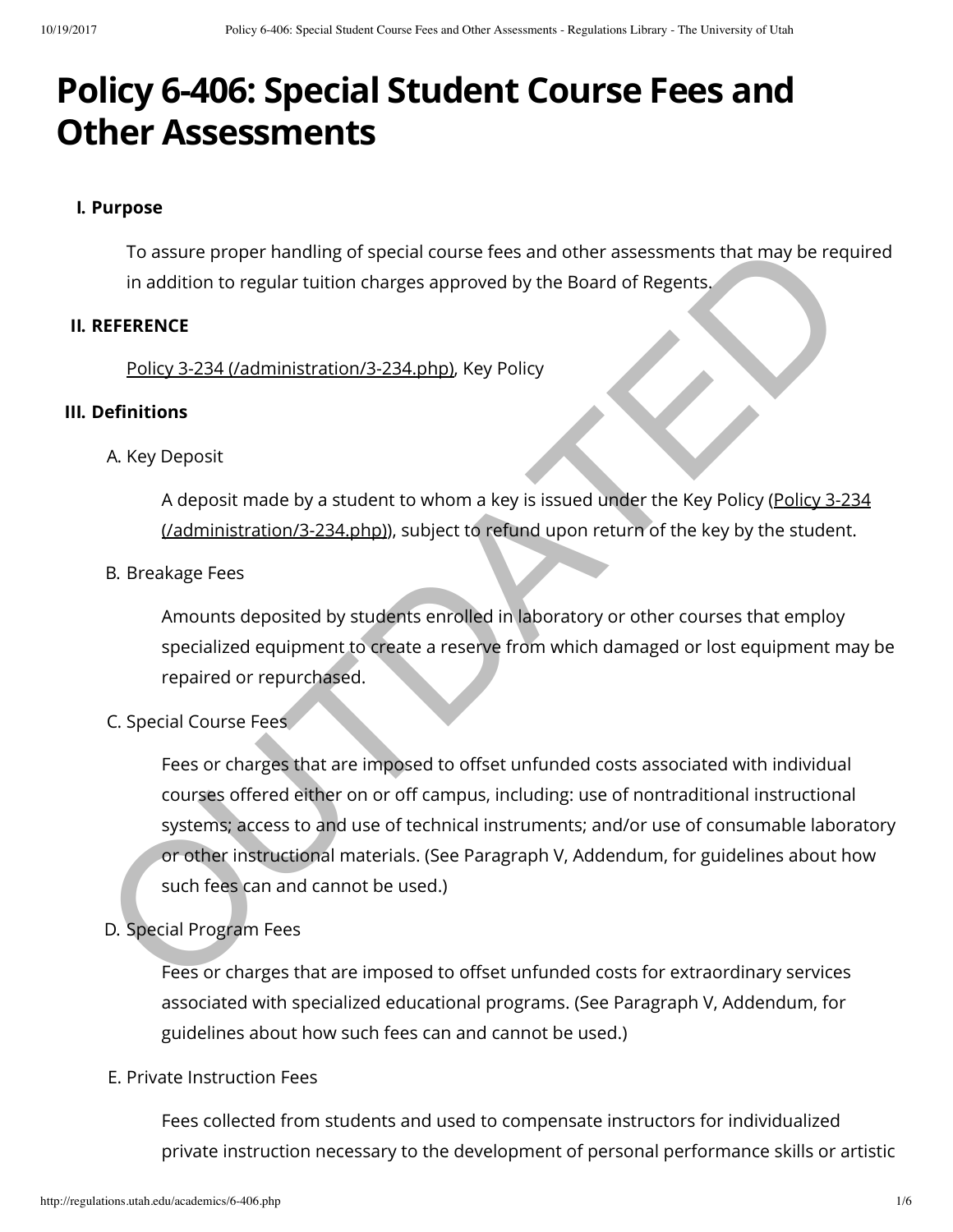competencies of such students.

#### F. Special Fee Review Committee

The University Curriculum Policy Review Board, with the addition of one representative each from the office of the Associate Vice President for Budget & Planning and the Vice President forStudent Affairs will serve as the university committee to review and to approve or disapprove all requests for special course fees and special program fees submitted by academic departments or colleges. Other membership will consist of six students nominated by ASUU, from whom the President of the University will appoint four students. The Committee will convene annually or as directed by the Chair, and it will report annually to the Senate. submitted by academic departments or colleges. Other membership will consist of students nominated by ASUU, from whom the President of the University will consist of students. The Committee will convene annually or as dire

#### **IV. Policy**

#### A. Key Deposits

Keys may be issued to individuals for access to lockers within buildings after payment of an approved locker key deposit, which will be credited to a general fund liability account. Issuance of keys for access to buildings and rooms is governed by the University Key Policy, Policys 3-234 (/administration/3-234.php).

- 1. An individual requesting a locker key is required to make a deposit for each key with the university cashier. The amount of deposit will be set by the Special Fee Review Committee. A receipt will be issued by the cashier.
- 2. The locker key will be issued by the department to the individual on presentation of the deposit receipt. The department will retain the receipt until such time as the individual returns the locker key.
- 3. Upon surrender of the locker key, the department returns receipt to individual, who may present the deposit receipt to the university cashier for refund of the deposit.
- B. Special Course Fees and Special Program Fees
	- 1. Colleges, departments, and other operating units of the University of Utah are not authorized to impose, collect, or deposit to their own activity/project any special course fees or special program fees, except to the extent authorized pursuant to this policy.
	- 2. Proposals to impose special course fees and special program fees must be submitted in writing by academic departments or colleges, through the cognizant dean, to the Special Fee Review Committee.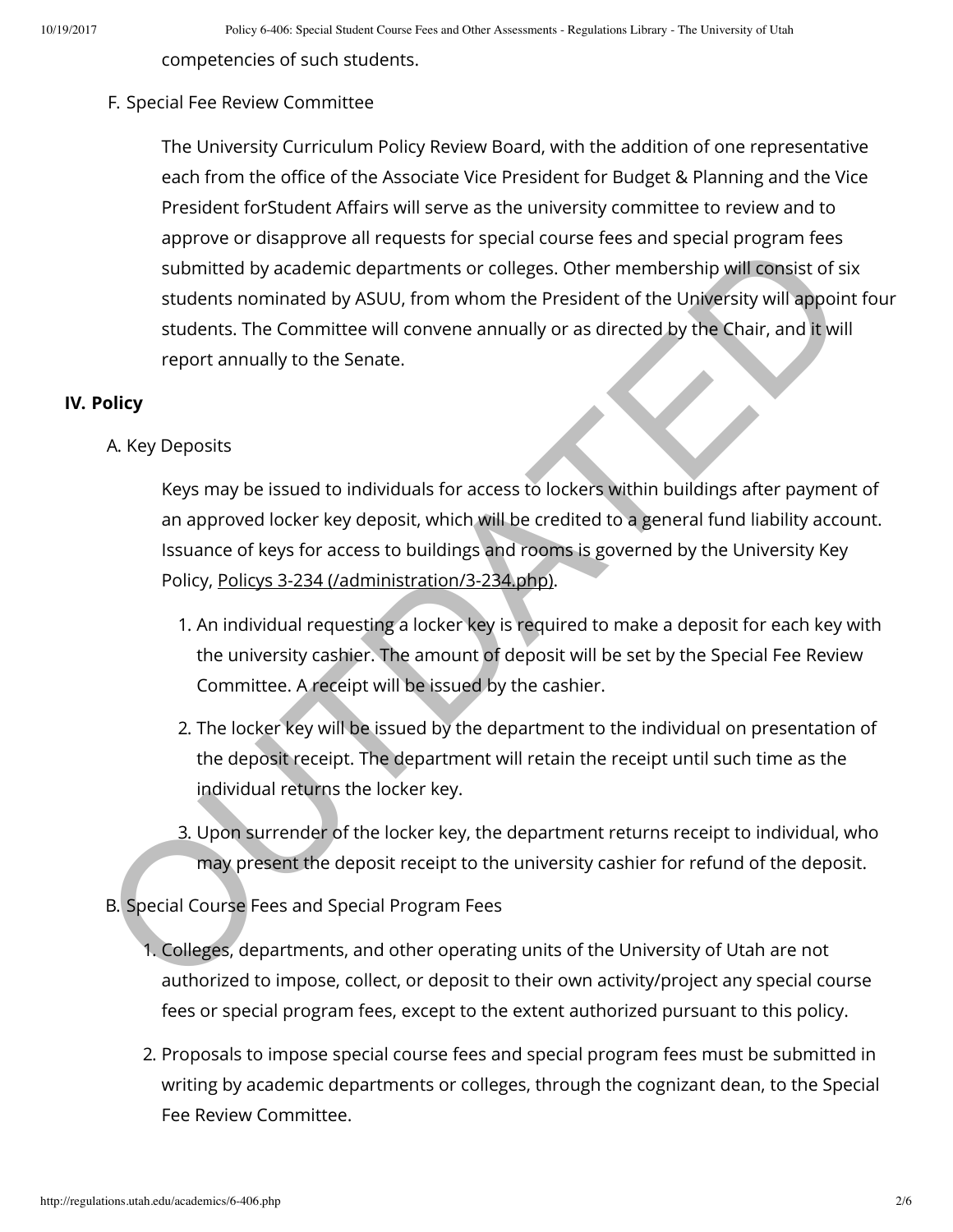3. All special course fees and special program fees duly approved pursuant to this policy must be paid directly to the university cashier or designated representative of the cashier. The cashier's receipt for the payment will be accepted as evidence that the individual is eligible for the special educational service or program for which the fee was imposed.

#### C. Breakage Fees

Approved breakage fees must be deposited with the university cashier. Appropriate breakage coupons will be issued. Refunds will be given for unused coupons upon presentation to the cashier.

D. Private Instruction Fees

Approved fees for private instruction must be paid to the university cashier. The department will be provided budget support for private instruction based upon the revenue derived from such private instruction fees.

#### E. Instructional Materials

Required materials, such as syllabi, outlines, extracts, special publications, reading materials, and other classroom instructional aids intended to be sold to students, must be distributed through the University Bookstore, or other available off-campus sources, unless special arrangements to the contrary are previously approved in writing by the cognizant vice president, with the concurrence of the Vice President for Administrative Services. Nunveu the action of the issued. Refunds will be given for unused coupons point<br>the breakage coupons will be issued. Refunds will be given for unused coupons upon<br>presentation to the cashier.<br>D. Private Instruction Fees<br>Ap

- F. Approval Authority
	- 1. The Special Fee Review Committee is authorized to approve and to adjust the amount of previously approved key deposits, breakage fees, special course fees, special program fees, and private instruction fees as budgetary circumstance may require, after careful consideration of each request and the views of the affected departments, colleges, and students.
	- 2. The appropriate operating units shall give reasonable notice of required fees and deposits approved under this policy prior to each academic semester or session in which the fees or deposits are required. See Paragraph V, Addendum.
	- 3. A report of all fees and deposits approved under this policy shall be submitted annually to the president for review.

#### G. Exceptions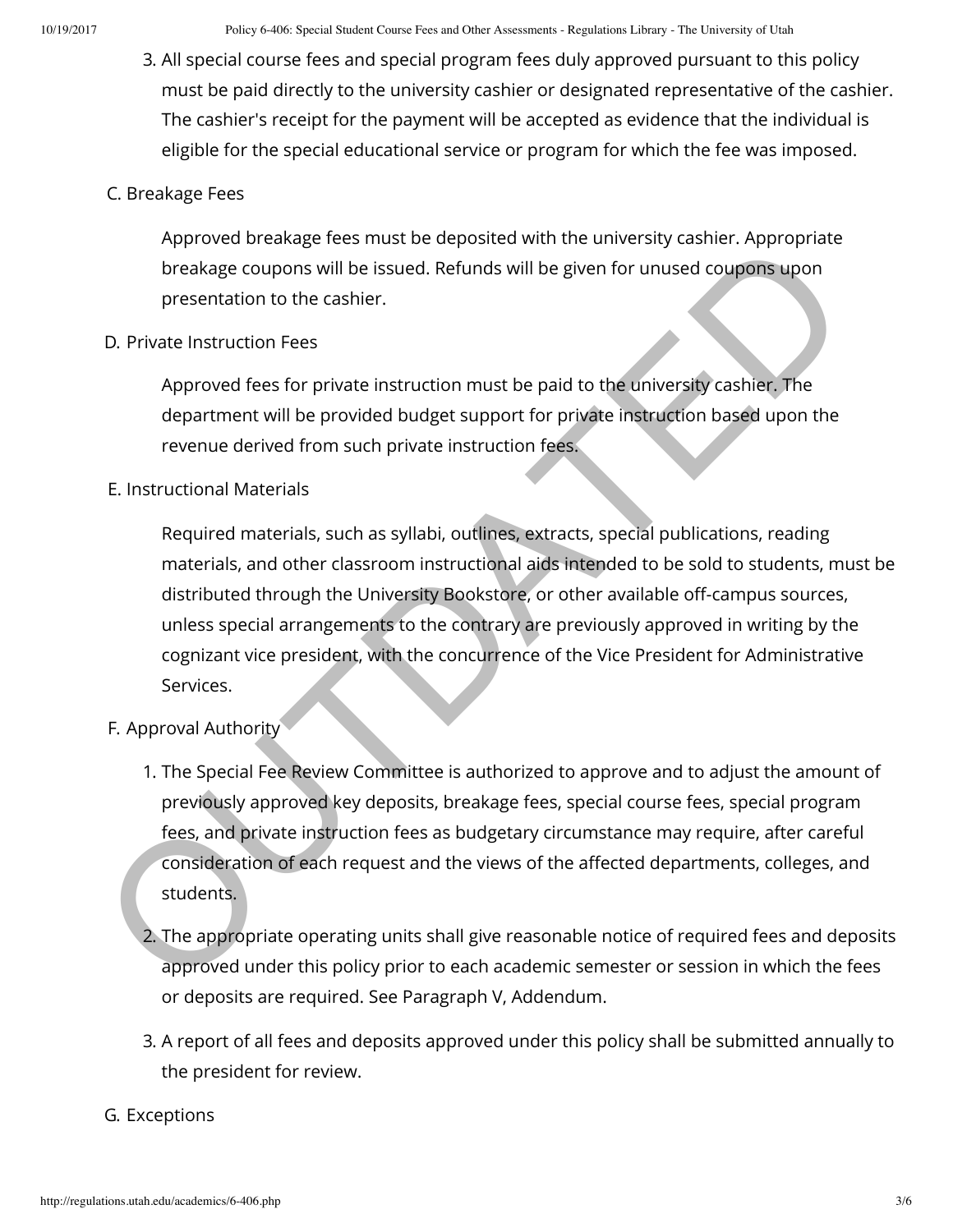The president, on recommendation of the cognizant vice president, may approve specific exceptions to this policy.

[Note: Parts IV-VII of this Regulation (and all other University Regulations) are Regulations Resource Information – the contents of which are not approved by the Academic Senate or Board of Trustees, and are to be updated from time to time as determined appropriate by the cognizant Policy Officer and the Institutional Policy Committee, as per Policy 1-001 and Rule 1-001.]

#### **V. Addendum**

- A. General Policy Guidelines for Special Course Fees
- 1. Income from special course fees is restricted to specific course costs and may not be used to augment general categories of departmental budgets, i.e., supplies and equipment, travel, salaries or computing costs, and may not be deposited into gift activities (Fund 6000) Academic amapropriate by the cognizant Policy Officer and the Institutional Policy<br>determined appropriate by the cognizant Policy Officer and the Institutional Policy<br>Committee, as per Policy 1-001 and Rule 1-001.]<br>Addendu
	- 2. Special course fees may be approved for:
		- a. Consumable Instructional Materials: lab or studio supplies, breakage, photo lab materials, films, chemicals, handouts, electronic kits, etc.
		- b. Use of Specialized Facilities: key deposits, darkrooms, practice rooms, special equipment, language labs, etc.
		- c. Instructional Materials & Services: film and tapes, special syllabi, private instruction, etc.
		- d. Curriculum Enhancement: field trips, trail fees, leadership labs, etc.
		- e. Other Specialized Services: testing and exam fees, counseling, etc.
- B. General Policy Guidelines for Special Program Fees

Income from special program fees may be used for the sole purpose of offsetting the cost of proiding those services specified in the proposal presented to and approved by the Special Fee Review Committee. Special program fees cannot be used for salaries for instructional personnel.

## C. Length of Approval Period

Approval for special course fees and special program fees are granted for a three year period, ending with the summer session.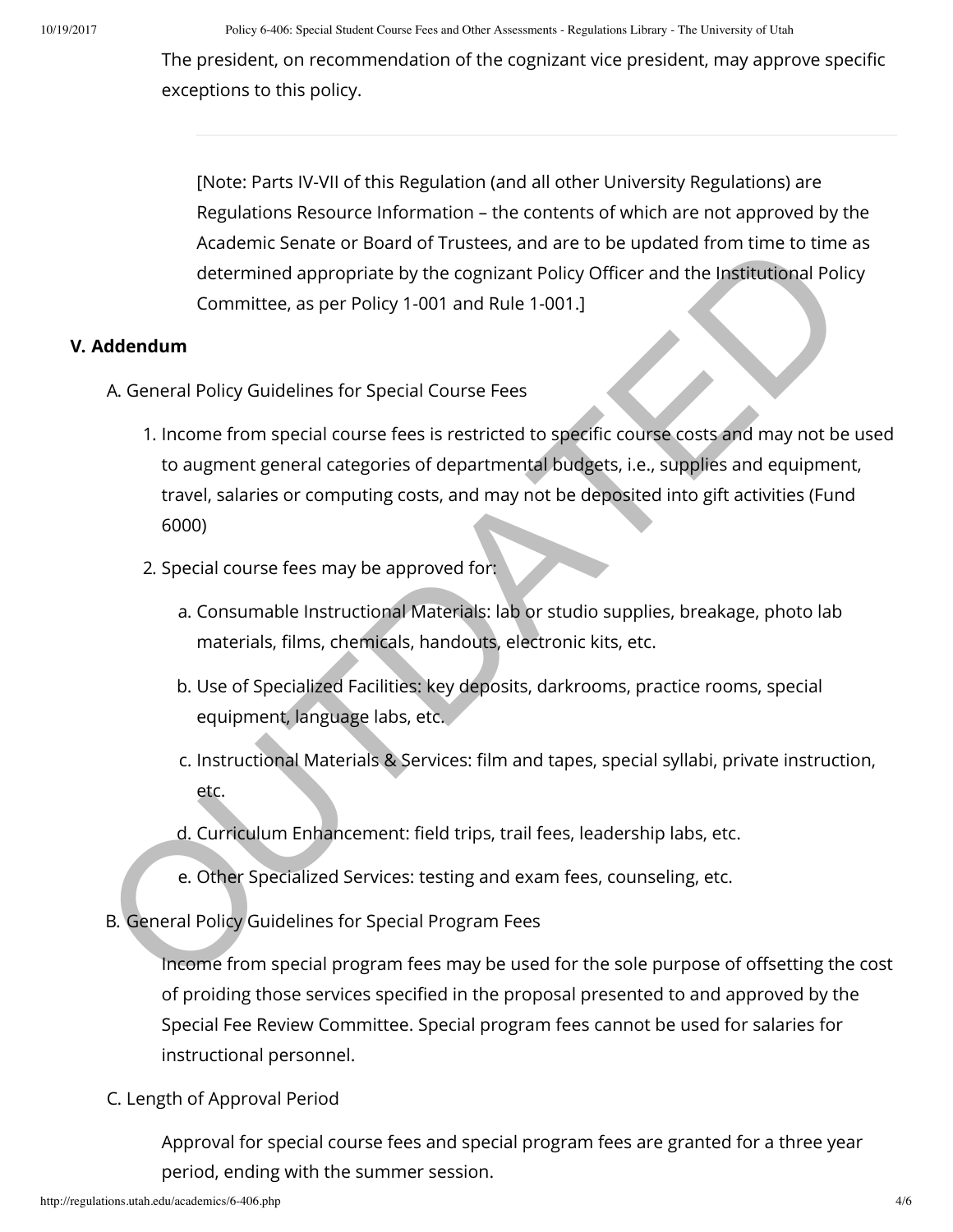#### D. Fee Increases

Special course fees and special program fees may not be increased during the three year period unless there are critical and compelling reasons for an out of sequence increase.

#### E. Fee Notification

Special course fees may not be charged to students without having been published in the Class Schedule. Special program fees, including their due dates, must be published in all materials related to that service, e.g., marketing, recruiting, application, and program materials. Such publication constitutes advance notice of the special fee requirement.

#### **VI. Contacts**

The designated contact officials for this Policy are:

- A. Policy Owners (primary contact person for questions and advice):Procedures and Guidelines should be directed to the Associate Vice President for Undergraduate Studies.
- B. Policy Officers: Sr. Vice President for Academic Affairs and the Sr. Vice President for Health Sciences.

These officials are designated by the University President or delegee, with assistance of the Institutional Policy Committee, to have the following roles and authority, as provided in University Rule 1-001:

"A 'Policy Officer' will be assigned by the President for each University Policy, and will typically be someone at the executive level of the University (i.e., the President and his/her Cabinet Officers). The assigned Policy Officer is authorized to allow exceptions to the Policy in appropriate cases.... "

"The Policy Officer will identify an 'Owner' for each Policy. The Policy Owner is an expert on the Policy topic who may respond to questions about, and provide interpretation of the Policy; and will typically be someone reporting to an executive level position (as defined above), but may be any other person to whom the President or a Vice President has delegated such authority for a specified area of University operations. The Owner has primary responsibility for maintaining the relevant portions of the Regulations Library... .[and] bears the responsibility for determining requirements of particular Policies... ." University Rule 1-001-III-B & E Class Schedule. Special program fees, including their due dates, must be published in<br>teatriels related to that service, e.g., marketing, recruiting, application, and program<br>contents is Such publication constitutes advanc

Approved: Board of Trustees 8/13/01 Editorially revised: 10/11/05